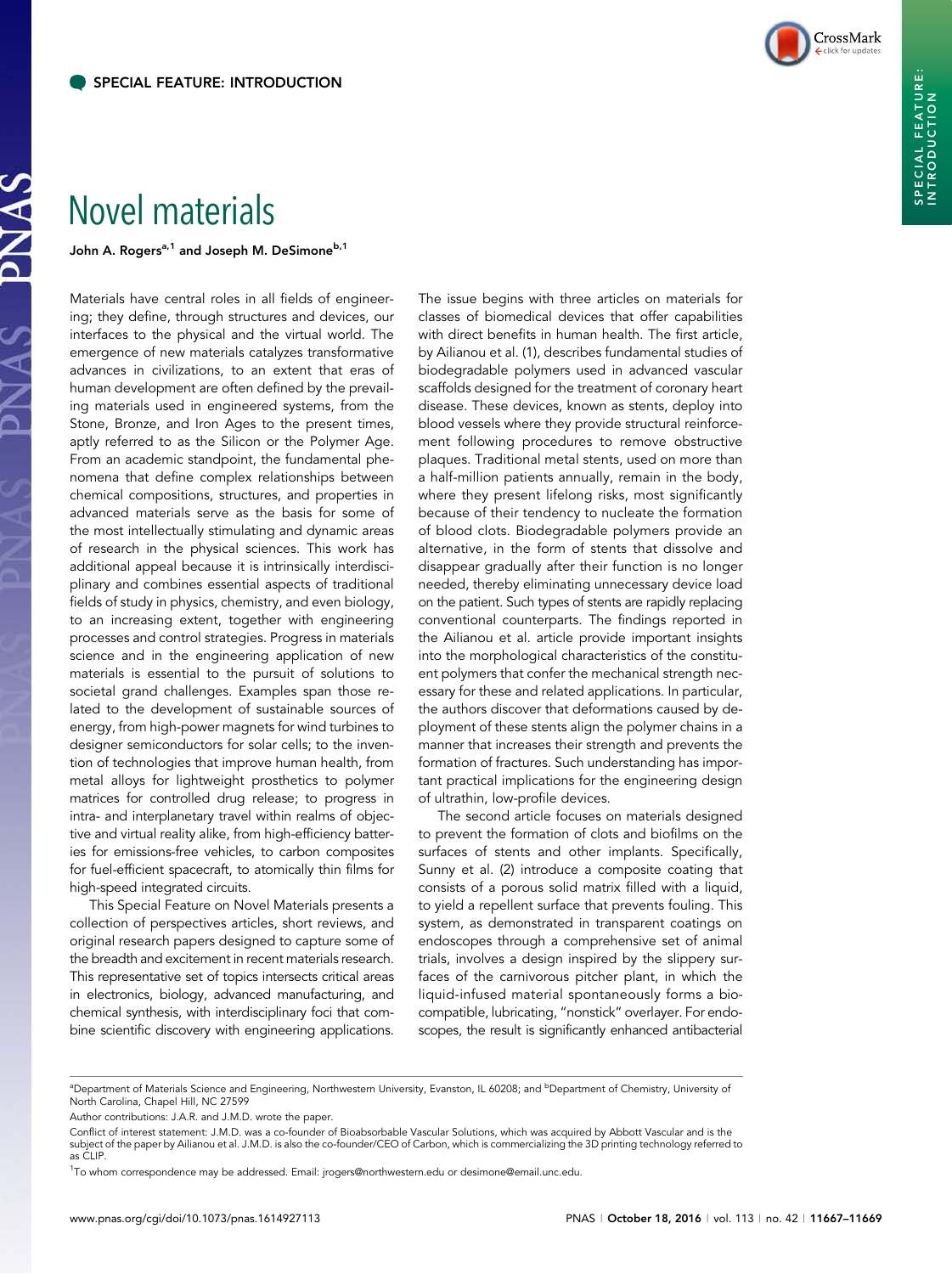and antifouling properties, with an associated reduction in the need for time-consuming processes to clean the imaging lenses. The consequences include decreased time and cost for endoscopic procedures, with reduced risks to the patient and the ability to visualize previously obscure regions unobstructed and uninterrupted. Potential uses extend beyond camera-guided instruments, surgical tools, and biomedical implants, to icephobic surfaces that can improve the safety of aircraft, clog-resistant oil pipelines that can reduce the probability of spills, and marine antifouling hulls that can increase the fuel efficiency of ships.

The third article in this area, by Fang et al. (3), reports a materials solution to a long-standing challenge in classes of implantable devices that, unlike endoscopes or biodegradable stents, must provide reliable electronic functionality over the lifetime of the patient. In established technologies of this type, such as cardiac pacemakers and cochlear implants, the electronics reside in metal or ceramic housings. Interfaces to the body occur through point contacts established via electrode pads at the terminal ends of connecting wires. Recent research establishes materials strategies and device designs for flexible, conformal devices that can integrate directly with the curved, moving surfaces of critical internal organs, to provide qualitatively more sophisticated modes of operation in which the integrated electronic systems themselves, rather than wired electrodes, establish the biotic/abiotic interface. A key challenge in achieving stable, long-term function with such systems is in the development of thin, flexible coatings as structurally perfect, impermeable barriers to prevent penetration of surrounding biofluids into the active electronics. Results presented by Fang et al. (3) demonstrate that pristine, thin films of silica, thermally grown on the surfaces of device-grade silicon wafers and then physically integrated on top of flexible electronics platforms, can satisfy these demanding requirements, with projected operational lifetimes of many decades. This advance in materials science leverages a long history of innovations in crystal growth, purification, cleaving, and polishing techniques that underpin the capacity to manufacture silicon wafers with a nearly complete absence of impurities or crystal imperfections and with surfaces that have roughness measured at the atomic level. Silica that forms by oxidizing the surfaces of such wafers yield thin, electrically insulating layers of water-proof glass with similar levels of perfection and uniformity. Large-area films produced in this manner can reliably and reproducibly integrate with the most advanced forms of flexible electronic devices to yield impenetrable biofluid barriers. The outcomes enable long-lived biomedical implants that can bend and conform to the surfaces of critical organs, such as the heart or the brain, to provide clinically relevant modes of operation in stimulation and electrophysiological mapping that cannot be achieved with rigid, sealed electronic platforms and wired point contact interfaces that are available today.

The next two articles involve additional classes of materials with relevance to these and other types of advanced electronic systems. In the first article, Kang et al. (4) report methods for creating and purifying microscale sheets composed of phosphorous atoms chemically bonded together in a 2D construct, with thicknesses as small as a single atomic diameter. This material, known as phosphorene, has excellent semiconducting characteristics and remarkable mechanical properties. These features suggest potential uses in advanced electronic components, including transistors that might find roles in the types of flexible devices described in the previous paragraph. The methods introduced by Kang et al. rely on aqueous solution dispersions and centrifugation techniques to yield phosphorene with unmatched materials

quality. The resulting high-performance "inks" can be delivered by low-cost printing techniques to substrates of interest for the construction of various types of electronic devices. Demonstrations include field-effect transistors with key properties that exceed those of devices formed with phosphorene synthesized in other ways.

The second article on electronic materials, by Kim et al. (5), summarizes recent progress in the development of light-emitting devices (LEDs) that have the potential to enable displays with brighter, more vivid colors and lower materials costs compared to those of technologies that currently dominate the consumer electronics market. The active materials include both organic and inorganic constituents, combined in ways that provide great versatility in their chemical compositions, crystalline structures, and associated properties. Although many of these so-called hybrid materials are historically old, rapid advances over the last three years in methods for chemical modification and physical deposition in forms optimized for operation in LEDs position these technologies as leading candidates for displays of the future, including those with paper-thin geometries and bendable mechanics. The materials and approaches for flexible and printable electronics embodied in the preceding pair of articles could be relevant in this context, as backplane driver circuits for these hybrid LEDs.

In any complex system, such as a display, materials-processing strategies and fabrication schemes are critically important. Although solution printing approaches such as those used for the phosphorene electronic inks in the paper by Kang et al. (4) are valuable, they are best suited for forming patterns of thin films in largely planar formats. Research over the last decade has established a broad range of materials and methods for printing 3D objects. The article by Janusziewicz et al. (6) reports progress on one of the most powerful and newest of these techniques. Here, specialized photosensitive polymers enable a process in which continuous exposure of a liquid precursor material to programmed patterns of light yields—in a continuous manner—3D objects in complex geometries, without the rough, layered morphologies that characterize parts formed using traditional methods. The resulting levels of uniformity in physical properties and degrees of precision in surface finish significantly exceed those of any alternative. The materials insight that underpins this technique is that the presence of oxygen can inhibit certain light-initiated reactions that cure liquid monomers into solid polymers. Janusziewicz et al. exploit this behavior by using an oxygen-permeable optical window that prevents growth of polymers directly on the window, where the oxygen concentration is high, but allows it to proceed unimpeded in adjacent regions where the concentration is low. Passing a sequence of patterns of light through this window in a coordinated fashion as it continuously moves through a liquid bath of monomer yields 3D parts with user-definable geometries. The high-speed nature of this process has the potential to expand the use of 3D printing beyond its traditional realm in prototyping, into highvolume, cost-effective manufacturing where the polymer materials will continue to play key roles in tailoring the resulting parts to satisfy application requirements.

In the article by Haines et al. (7), the authors demonstrate an interesting application of unusual, 3D polymeric structures formed by techniques of spinning and weaving rather than by 3D printing. Here, helical coils of oriented polymer fibers generate large and reversible changes in length as a result of thermal expansion under this type of geometric constraint, even with mild levels of heating/ cooling. The underlying process involves winding/unwinding of these helical constructs such that actuators can be engineered as